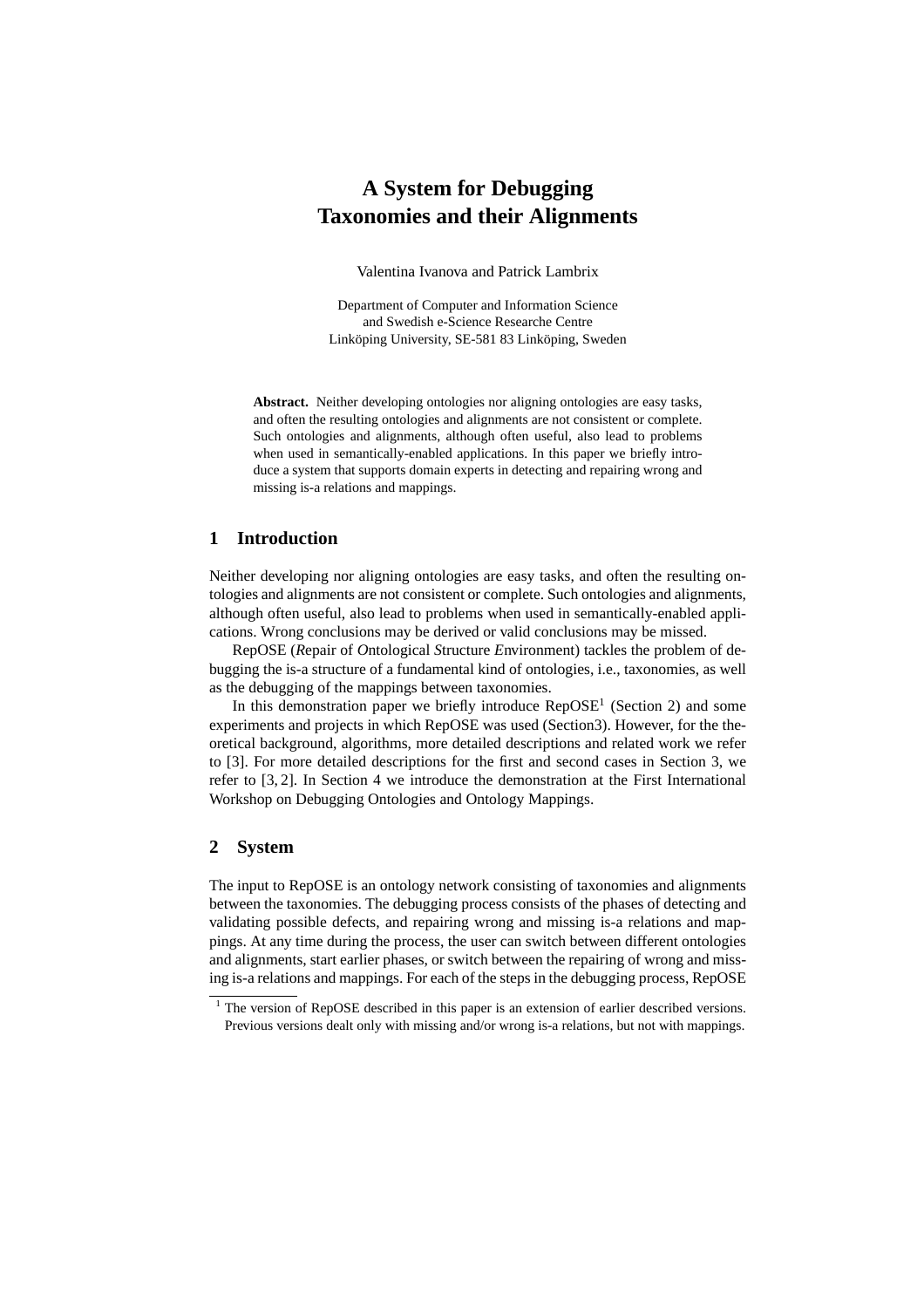can recommend possible actions. The process ends when there are no more defects or defect suggestions to deal with.

In the current version of RepOSE we have focused on detecting defects using the knowledge inherent in the network. RepOSE suggests defects in the form of candidate missing is-a relations and mappings. Candidate missing is-a relations in an ontology are is-a relations that can be derived from the network but not from the ontology alone. Candidate missing mappings between two ontologies are mappings that can be derived from the network but not from the ontologies and their alignment alone. These candidate missing is-a relations and mappings are then validated by a domain expert and classified as missing and wrong is-a relations and mappings (Figure 1).

For these defects RepOSE computes repairing actions, i.e., is-a relations or mappings to add to and remove from the ontologies and the alignments such that (i) the missing is-a relations will be derivable from their host ontologies (ii) the missing mappings will be derivable from the host ontologies of the concepts in the mappings, and their alignment, and (iii) the wrong is-a relations and mappings will not be derivable from the ontology network. For wrong is-a relations and mappings RepOSE shows their justification and the domain expert can select is-a relations and mappings to remove (Figure  $2)^2$ . For missing is-a relations, RepOSE shows two panels, where it is guaranteed that when an is-a relation or mapping is added between an element in the first panel and an element in the second panel, the missing is-a relation or mapping will be repaired (Figure 3). Upon repairing, RepOSE computes all the consequences of the repair.



Fig. 1. Generating and validating candidate missing is-a relations and mappings.

<sup>&</sup>lt;sup>2</sup> The screenshots in the figures are for tabs related to is-a relations. Similar tabs exist related to mappings.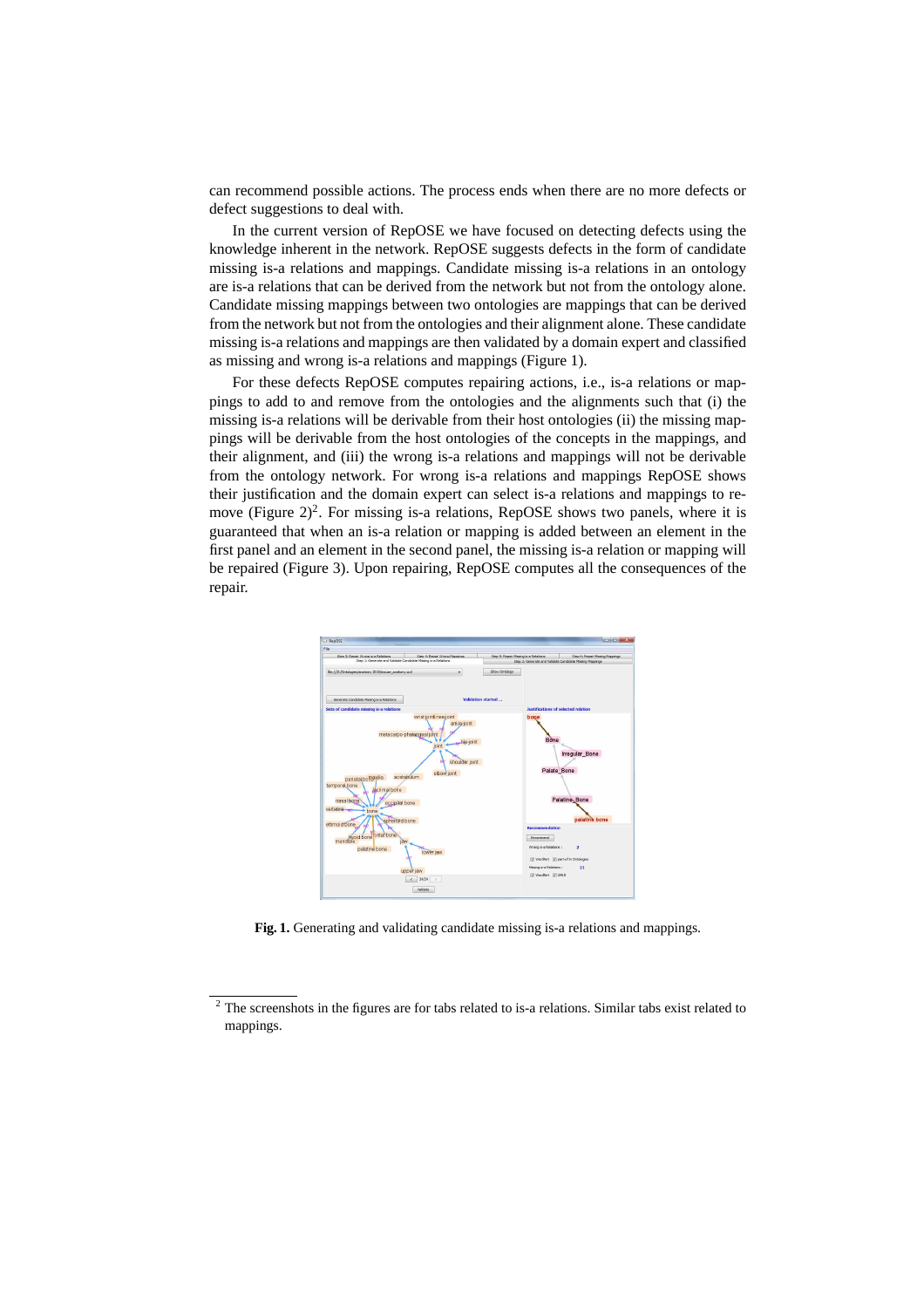| File                                                                                                  |                                     |                    |                                                          |                                 |
|-------------------------------------------------------------------------------------------------------|-------------------------------------|--------------------|----------------------------------------------------------|---------------------------------|
| Step 1: Generate and Validate Candidate Missing is-a Relations<br>Step 3: Repair Wrong is a Relations |                                     |                    | Step 2: Generate and Validate Candidate Missing Mappings |                                 |
|                                                                                                       | Step 4: Repair Virong Mappings      |                    | Step 5: Repair Missing is a Relations                    | Step 6: Repair Missing Mappings |
| file:///Z:/Ontologies/anatomy 2010/mouse_anatomy.cod                                                  |                                     | ٠                  | Show Ontology                                            |                                 |
| MA 000243010->MA 000081010                                                                            |                                     |                    |                                                          |                                 |
| Generate Repairing Actions                                                                            |                                     | C: Repair OneByOne | Repair InBatch                                           |                                 |
| <b>Repairing Actions</b>                                                                              |                                     |                    |                                                          | <b>Recommendation</b>           |
|                                                                                                       |                                     |                    |                                                          | V Show Recommendation           |
| cerebellum white matter                                                                               |                                     |                    |                                                          |                                 |
|                                                                                                       |                                     |                    |                                                          |                                 |
|                                                                                                       |                                     |                    |                                                          |                                 |
|                                                                                                       |                                     |                    |                                                          |                                 |
|                                                                                                       |                                     |                    |                                                          |                                 |
|                                                                                                       | Cerebellum_White_Matter grey matter |                    |                                                          |                                 |
|                                                                                                       |                                     |                    |                                                          |                                 |
|                                                                                                       | P <sub>2</sub>                      |                    |                                                          |                                 |
|                                                                                                       |                                     |                    |                                                          |                                 |
|                                                                                                       | Brain White Matter                  |                    |                                                          |                                 |
|                                                                                                       |                                     |                    |                                                          |                                 |
|                                                                                                       |                                     |                    |                                                          |                                 |
|                                                                                                       | P <sub>2</sub><br>White Matter      |                    |                                                          |                                 |
|                                                                                                       |                                     |                    |                                                          |                                 |
| Cerebral White Matter                                                                                 |                                     |                    |                                                          |                                 |
|                                                                                                       |                                     | white matter       |                                                          |                                 |
|                                                                                                       |                                     |                    |                                                          |                                 |
|                                                                                                       |                                     |                    |                                                          |                                 |
|                                                                                                       |                                     |                    |                                                          |                                 |
| cerebral white matter                                                                                 |                                     |                    |                                                          |                                 |
|                                                                                                       |                                     |                    |                                                          |                                 |
|                                                                                                       |                                     |                    |                                                          |                                 |
|                                                                                                       |                                     |                    |                                                          |                                 |

**Fig. 2.** Repairing wrong is-a relations.



**Fig. 3.** Repairing missing is-a relations.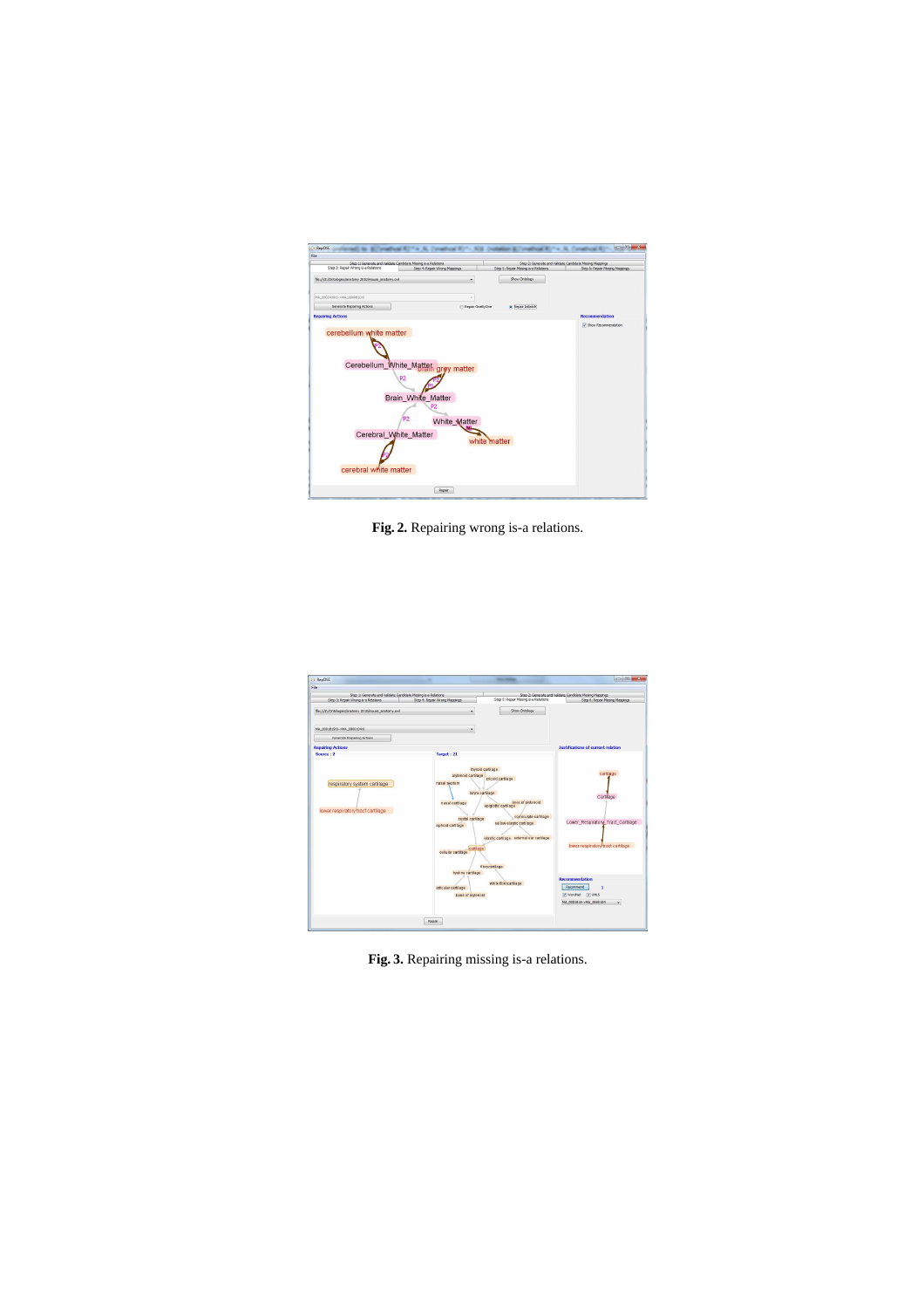#### **3 Uses of RepOSE**

The current version of RepOSE has been used in a number of cases. The first case is work that was performed for the Swedish National Food Agency. The input data contained a large ontology, a small ontology and an alignment. The existing structure was of good quality. Most defects related to missing is-a relations and wrong mappings. The second case uses the ontologies and alignment of a track in the Ontology Alignment Evaluation Initiative. The input data contained two larger ontologies and an alignment. Defects in the structures of the ontologies and the alignment were repaired. In this case using our approach also new knowledge was added to the network. For the third case the input data contained five smaller ontologies and four alignments. In this case also missing mappings could be found and new alignments were generated.

**ToxOntology - MeSH.** RepOSE has been used to debug ToxOntology and an alignment to MeSH [4]. ToxOntology is a toxicology ontology and was created within an informatics system development at the Swedish National Food Agency as part of an initiative to facilitate the identification of adequate substance-associated health effects. ToxOntology is an OWL2 ontology, encompassing 263 concepts and 266 asserted is-a relations. Further, an alignment with MeSH was desired to obtain an indirect index to the scientific literature. MeSH is a thesaurus of the National Library of Medicine. As MeSH contains many concepts not related to the domain of toxicology, a part of MeSH was used. This part contained 9,878 concepts and 15,786 asserted is-a relations.

In the initial detection phase RepOSE generated 12 non-redundant candidate missing is-a relations for ToxOntology (34 in total) of which 9 were validated by the domain experts as missing and 3 as wrong. For MeSH, RepOSE generated 17 non-redundant candidate missing is-a relations (among which 2 relations represented one equivalence relation - 32 candidate missing is-a relations in total) of which 5 were validated as missing and the rest as wrong. For the 3 wrong is-a relations for ToxOntology and the 12 wrong is-a relations for MeSH, the justifications contained at least one mapping that the domain expert validated to be wrong or related and the wrong is-a relations were repaired by removing these mappings. The 9 missing is-a relations in ToxOntology and the 5 missing is-a relations in MeSH were repaired by adding the missing is-a relations themselves. In all but three cases this was what RepOSE recommended based on external knowledge from WordNet and UMLS. After this repairing, one new candidate missing is-a relation was detected in MeSH, which was validated as a wrong is-a relation and resulted in the removal of one more mapping.

**OAEI 2010 Anatomy.** RepOSE was also used during an experiment on a network consisting of the two ontologies and the alignment from the Anatomy track in the Ontology Alignment Evaluation Initiative (OAEI, [6]) 2010. The Adult Mouse Anatomy Dictionary (AMA, [1]) contains 2744 concepts and 1807 asserted is-a relations, while the NCI Thesaurus anatomy (NCI-A, [5]) contains 3304 concepts and 3761 asserted is-a relations. The alignment contains 986 equivalence and 1 subsumption mapping between AMA and NCI-A. These ontologies as well as the alignment were developed by domain experts. The experiment was performed by a domain expert.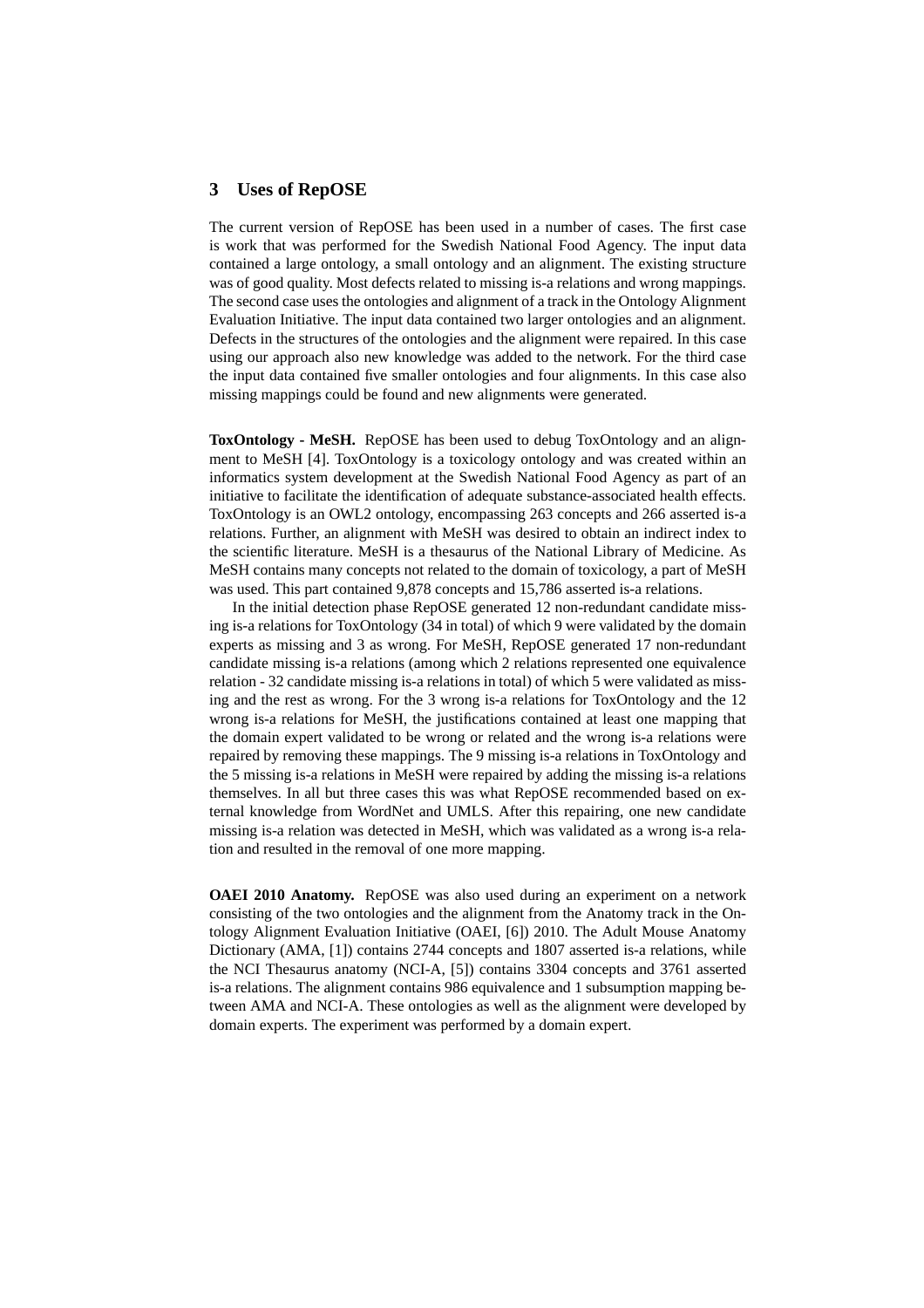The system detected 200 candidate missing is-a relations in AMA of which 123 were non-redundant. Of these non-redundant candidate missing is-a relations 102 were validated to be missing is-a relations and 21 were validated to be wrong is-a relations. For NCI-A 127 candidate missing is-a relations of which 80 were non-redundant, were detected. Of these non-redundant candidate missing is-a relations 61 were validated to be missing is-a relations and 19 were validated to be wrong is-a relations. To repair these defects 85 is-a relations were added to AMA and 57 to NCI-A, 13 is-a relations were removed from AMA and 12 from NCI-A, and 12 mappings were removed from the alignment. In 22 cases in AMA and 8 cases in NCI-A a missing is-a relation was repaired using a more informative repairing action (not derivable from the network), thereby adding new knowledge to the network.

The recommendations seemed useful. Regarding candidate missing is-a relations, 81 and 27 recommendations that the relation should be validated as a missing is-a relation, were accepted for AMA, respectively NCI-A, while 8 and 2 were rejected. When the system recommended that a candidate missing is-a relation should be validated as a wrong is-a relation, the recommendation was accepted in 7 out of 20 cases for AMA and 6 out of 8 cases for NCI-A. The recommendations regarding repairing missing isa relations were accepted in 69 out of 85 cases for AMA and 43 out of 57 cases for NCI-A.

**OAEI 2010 Bibliography.** Another experiment is based on the bibliography case in the OAEI 2010. This case consists of 5 smaller ontologies in the bibiography domain (called 101, 301, 302, 303 and 304 in the OAEI set), with between 13 and 56 concepts each. The ontologies are connected in a star shape. (Ontology 101 has 22, 23, 18 and 30 mappings to 301, 302, 303 and 304, respectively. There are no mappings among the other pairs of ontologies.) Initially, RepOSE found 6 candidate missing is-a relations in ontology 101, 5 in ontology 304 and 1 in each of the other ontologies. During the repairing 2 additional candidate missing is-a relations were found for ontology 101, 1 for 302 and 3 for 304. Of all these 14 were validated as missing and 5 as wrong. Further, for the pairs of ontologies for which no alignment existed, candidate missing mappings were generated of which 187 were validated as missing and 15 as wrong. These defects were repaired by adding 19 is-a relations in ontologies and 181 mappings, and removing 7 is-a relations in ontologies and 10 mappings. The missing is-a relations and mappings were in 18 cases repaired by more informative (with respect to the network) repairing actions. We note that using RepOSE alignments were generated for each pair of ontologies for which no alignment existed previously.

## **4 Demonstration**

In the demonstration we guide the visitors through a debugging session using (parts of) the ontologies from OAEI 2010 Anatomy, as well as a debugging session for OAEI 2010